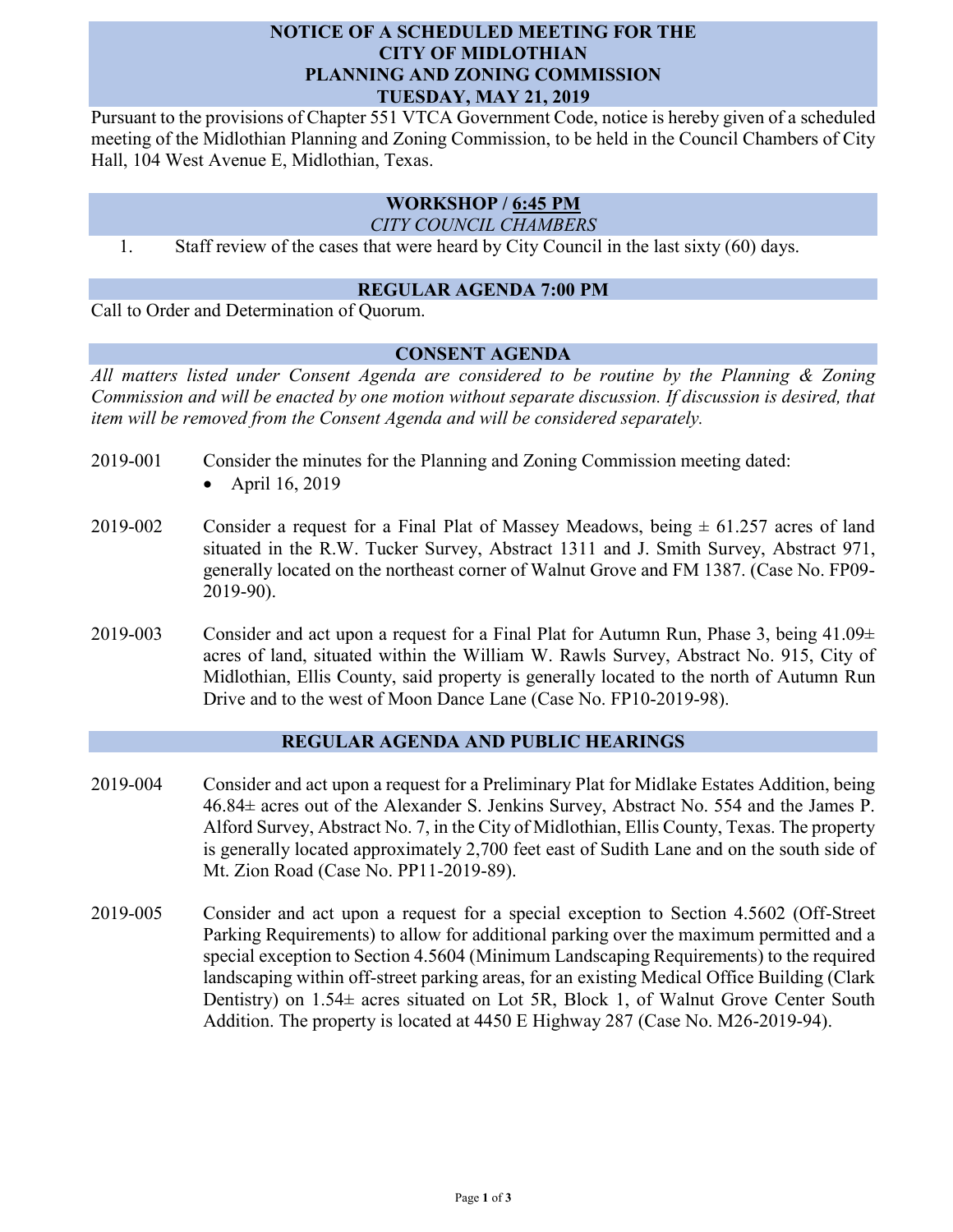- 2019-006 Consider and act upon a request for a waiver from Section 13.3.003 of the Code of Ordinances from having to connect to the sanitary sewer system for  $28.21 \pm \text{ acres of land}$ for proposed Lots 2 through 6, Block A, Midlake Estates Addition. The property is generally located approximately 2,450 feet east of Sudith Lane, on the south side of Mt. Zion Road and east of the Villas of Somercrest subdivision (Case No. M28-2019-105).
- 2019-007 Conduct a public hearing and consider and act upon an ordinance to amend the development and use regulations for Planned Development District No. 49 (PD-49) to amend the development regulations relating to the use and development of Lot 1, Block B, Padera Lakeside Addition. The property is located on the north side of US Hwy 287 and approximately 6,800 feet west of US Hwy 67 frontage road (Case No. Z11-2019-91).
- 2019-008 Conduct a public hearing and consider and act upon an ordinance granting a Specific Use Permit (SUP) to allow for the expansion of an existing car wash for Lot 1, Block 1 of Silken Crossing Addition (commonly known as 100 Silken Crossing), presently zoned Commercial (C) District (Case No. SUP11-2019-97).
- 2019-009 Conduct a public hearing and consider and act upon an ordinance amending the City of Midlothian Comprehensive Plan's Future Land Use Map relating to the use and development of 21.961± acres out of the G.W. Smith Survey, Abstract No. 1074, generally located east of Onward Road and  $\pm 1,520$  feet north of Mockingbird Road, by changing the land use designation from Country Module to Urban Module - Low Density (Case No. C01-2019-104).
- 2019-010 Conduct a public hearing and consider and act upon an ordinance relating to the use and development of 21.961± acres out of the G.W. Smith Survey, Abstract No. 1074, generally located to east of Onward Road and  $\pm 1,520$  feet north of Mockingbird Road by changing the zoning from Agricultural (A) District to a Planned Development District No. 119 (PD-119) for residential uses (Case No. Z12-2019-92).
- 2019-011 Conduct a public hearing and consider and act upon an ordinance granting a Specific Use Permit (SUP) for a Secondary Dwelling Unit on Lot 28, Rolling Wood Estates (commonly known as 3650 Oak Tree Lane), presently zoned Single Family-One District (SF-1) (Case No. SUP09-2019-88).
- 2019-012 Conduct a public hearing and consider an act upon an ordinance granting a Specific Use Permit (SUP) for a daycare relating to the use and development of  $1.732 \pm \text{acres}$  of land located in the Benjamin F. Hawkins Survey, Abstract No. 464, Ellis County, Texas (commonly known as 850 Mt. Zion Road) and presently zoned Agricultural (A) District (Case No. SUP10-2019-96).
- 2019-013 Conduct a public hearing and consider and act upon an ordinance amending the City of Midlothian Zoning Ordinance Section 3.5100 "Residential Accessory Building Standards," by amending paragraph c) to add minimum setback requirements for in-ground pools (Case No. OZ12-2019-106).